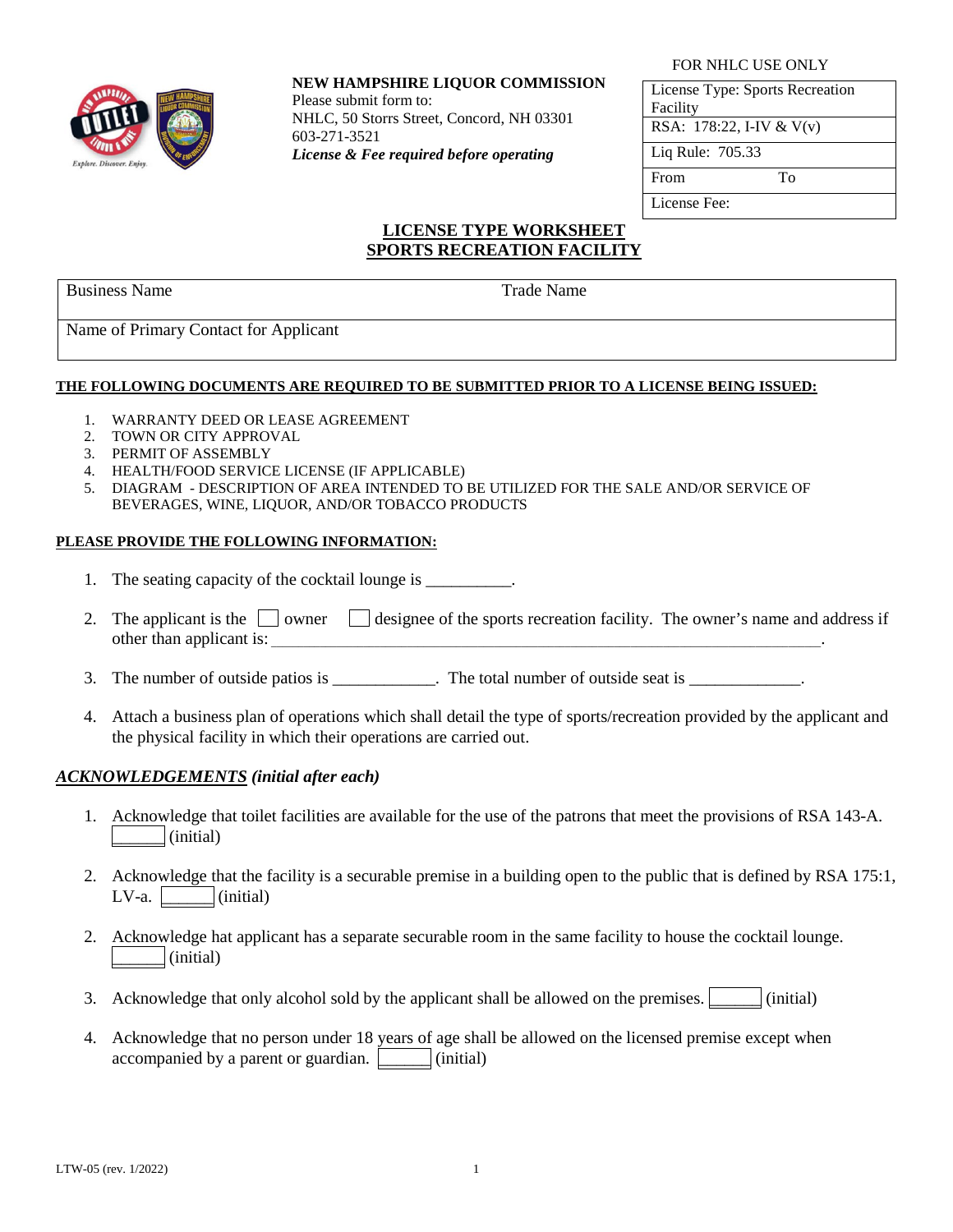5. Applicant maintains a sports recreation facility of one of the following types that meet the legal requirements of RSA175:1 for that type facility:

## **Alpine Slide:**

- 1. The facility is equipped with  $\qquad$  permanent slide(s).
- 2. There are \_\_\_\_\_\_\_\_\_\_ passenger tramway device(s) as described in RSA 225-A:2,  $I(a)$  through  $I(e)$ .
- 3. Applicant acknowledges recreational facility shall be open to the general public.  $\boxed{\phantom{a}}$  (initial)

## **Billiard/Pool Hall**:

- 1. There are \_\_\_\_\_\_\_\_\_\_ non-coin operated, regulation size, pocket billiard, billiard, snooker, or pool tables available to the public at all times the facility is open.
- 2. Acknowledge that applicant shall maintain least 12 non-coin operated, regulation size, pocket billiard, billiard, snooker, or pool tables available to the public at all times the facility is open.  $\Box$  (initial)

### **Bowling facility:**

- 1. There are \_\_\_\_\_\_\_\_\_\_\_\_\_ alleys are in operation.
- 2. Acknowledge that applicant shall maintain 6 or more lanes in operation at all times.  $\vert$  (initial)

### **Golf facility with/without mobile facility cart**

- 1. There are \_\_\_\_\_\_\_\_\_\_\_\_ golf holes in operation on the applicant's course.
- 2. Acknowledge that the course averages at least 1000 yards per 9 holes.  $\Box$  (initial)
- 3. Acknowledge that this is a commercially operated facility.  $\boxed{\phantom{a}}$  (initial)
- 4. The facility is  $\Box$  publicly  $\Box$  privately owned.
- 5. Acknowledge that the applicant has an approved mobile facility cart.  $\Box$  (initial)

#### **Racquet Sports Facility**

- 1. Acknowledge there is at least one regulation size tennis or racquet courts links available for patrons to use kept in proper condition.  $\vert$  (initial)
- 2. Acknowledge that if this is a curling facility, there are a minimum of two (2) regulation curling links are kept in proper condition.  $\vert$  (initial)

#### **Ski Facility-Cross Country**

1.  $\blacksquare$  kilometers of cross-country ski trails are maintained for skiing.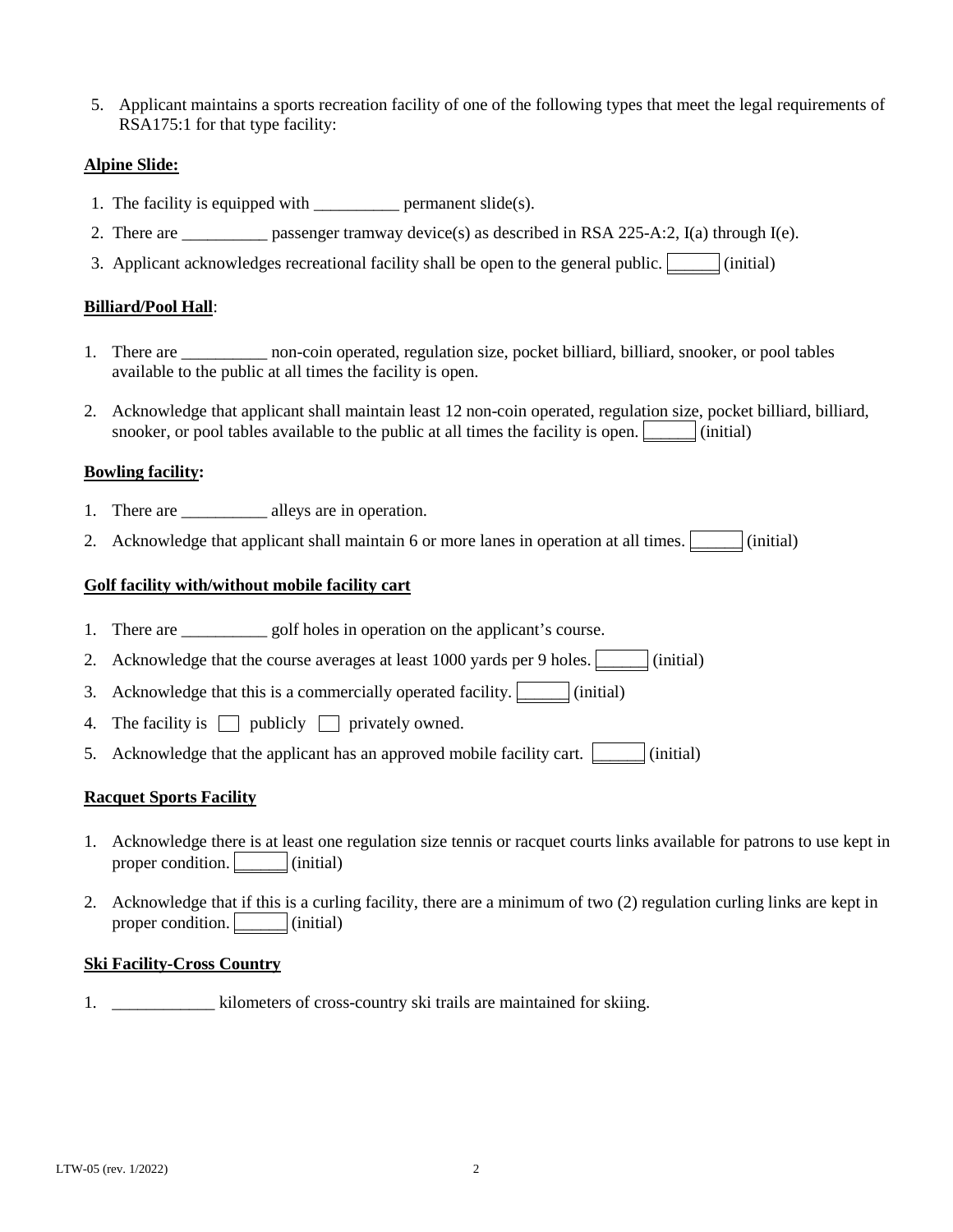## **Ski facility-downhill**

- 1. Acknowledge the downhill ski area is equipped with at least one passenger tramway device(s) as defined by RSA 222:A-2 that meets the requirements of RSA 175:1,LXIV.
- 2. Acknowledge applicant has properly maintained slopes and a minimum vertical drop of 500 skiable feet. \_\_\_\_\_\_ (initial)
- 3. Applicant acknowledges the facility has a permanent structure for use by the public.  $\Box$  (initial)

## **General sports, fitness, and recreation services facility**

1. Acknowledge that the facility provides physical activities that are performed for the enjoyment, pleasure and amusement of individuals and activities involving physical exertion and or skill in which an individual or team competes against another or others for entertainment or physical exercise.  $\boxed{\qquad}$  (initial)

2. Acknowledge that this is a commercially operated facility.  $\boxed{\phantom{a}}$  (initial)

3. The facility is  $\Box$  publicly  $\Box$  privately owned.

By initialing this statement, I, the certify that I will retain, maintain, and keep readily available all supporting documentation as required per this license worksheet. If requested, I agree to provide such documentation to any member of the NHLC. **Example** (initial)

I declare under RSA 641:3, that I am authorized to sign on behalf of the business entity applying for a license, that I have examined all of the information provided on or with this application, and that the information is true, correct, and complete to the best of my knowledge and belief.

X\_\_\_\_\_\_\_\_\_\_\_\_\_\_\_\_\_\_\_\_\_\_\_\_\_\_\_\_\_\_\_\_\_\_\_\_\_\_\_\_\_\_\_\_\_\_\_\_\_\_\_\_\_\_\_\_\_\_\_\_ \_\_\_\_\_\_\_\_\_\_\_\_\_\_\_\_\_\_\_\_\_\_\_\_\_\_\_\_\_\_\_\_

Applicant Signature Date Date Title